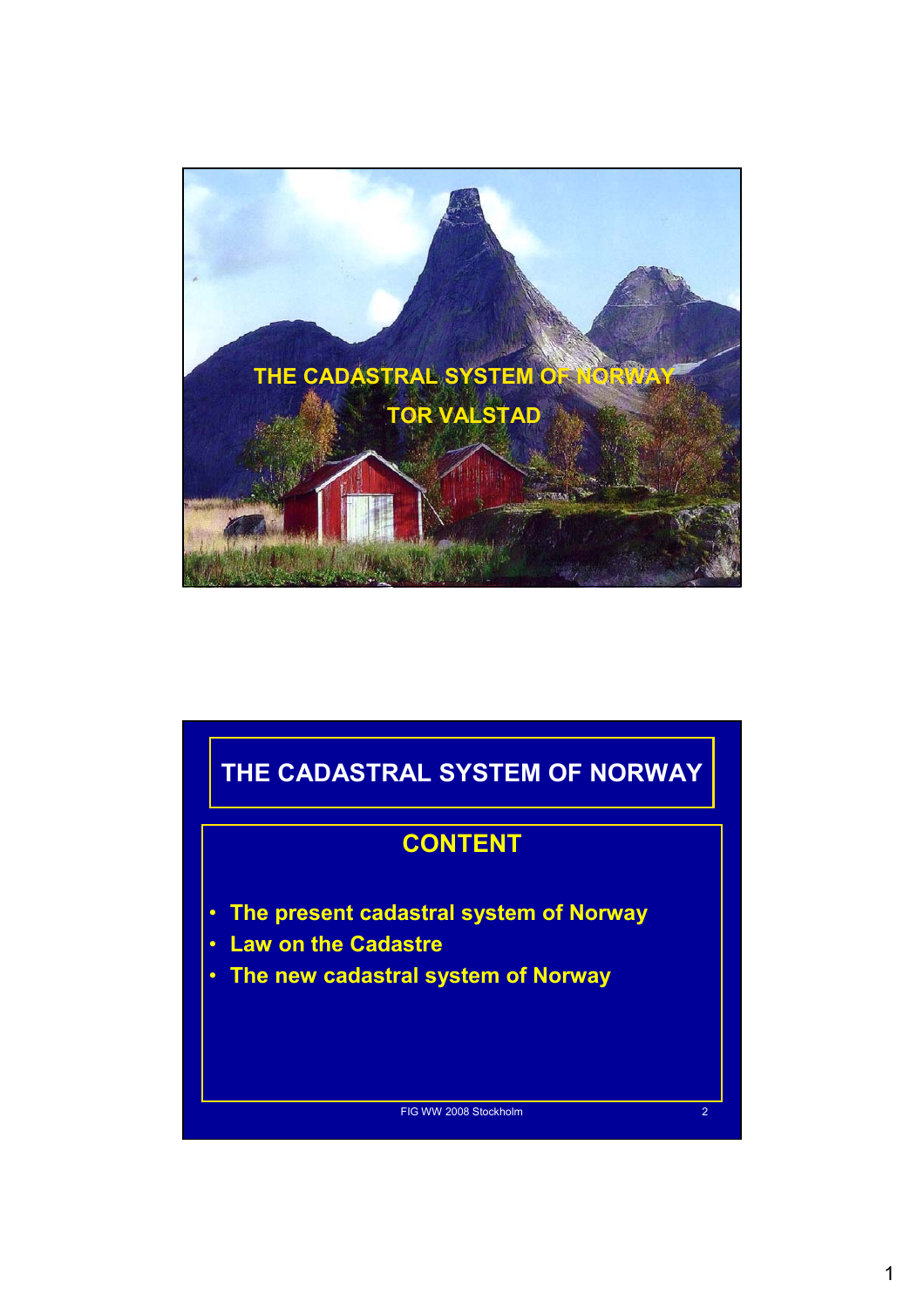

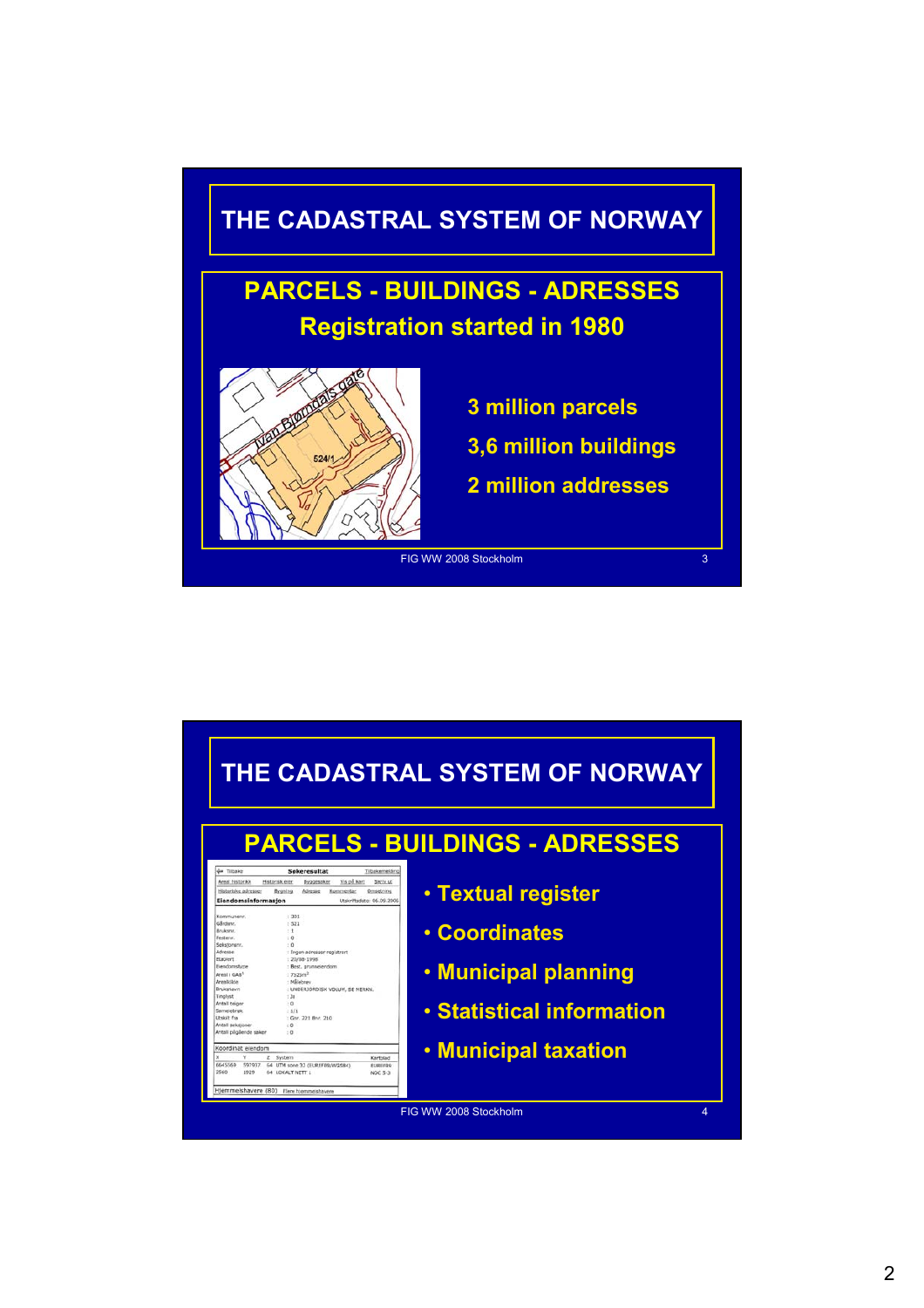

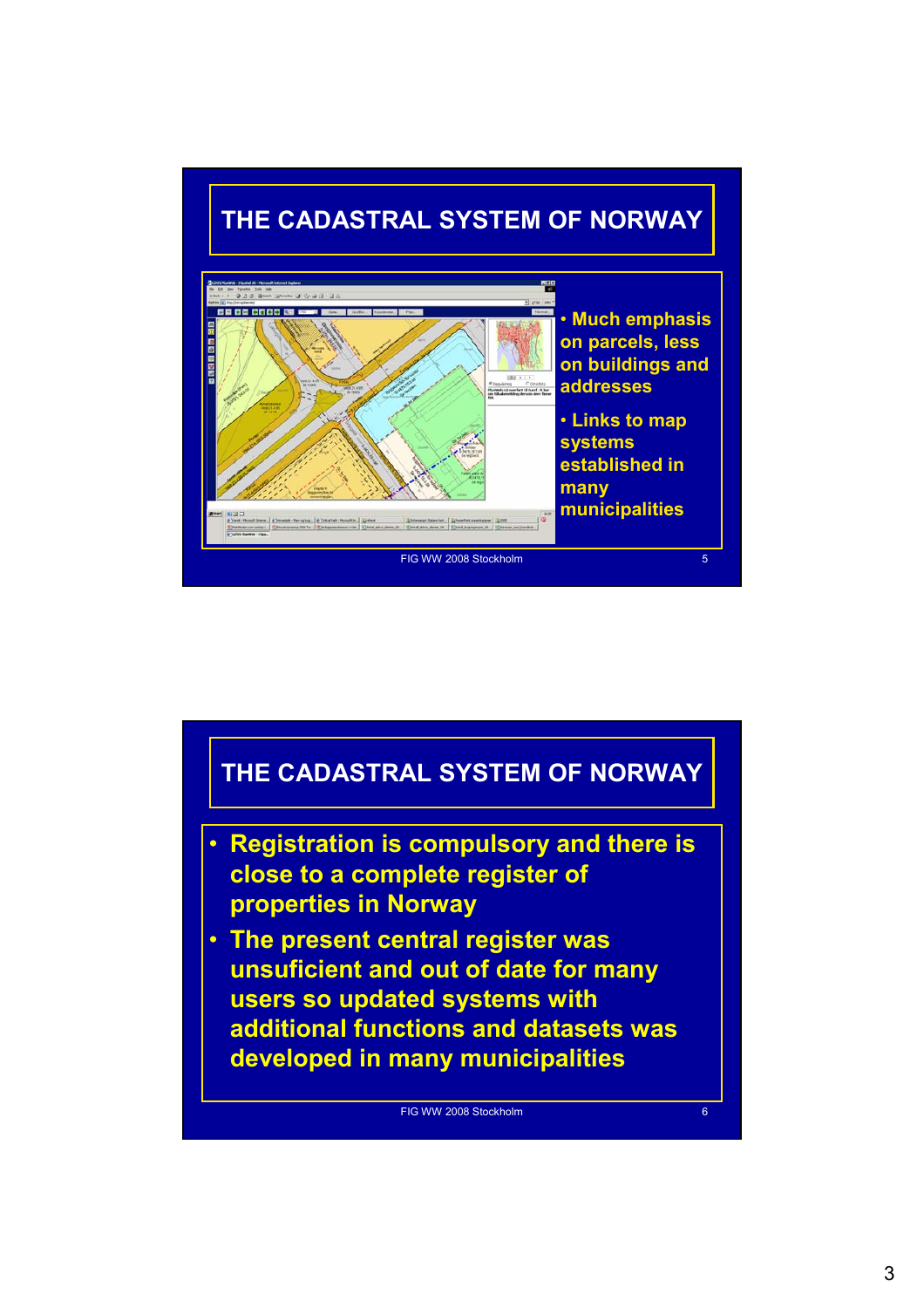### **THE CADASTRAL SYSTEM OF NORWAY**



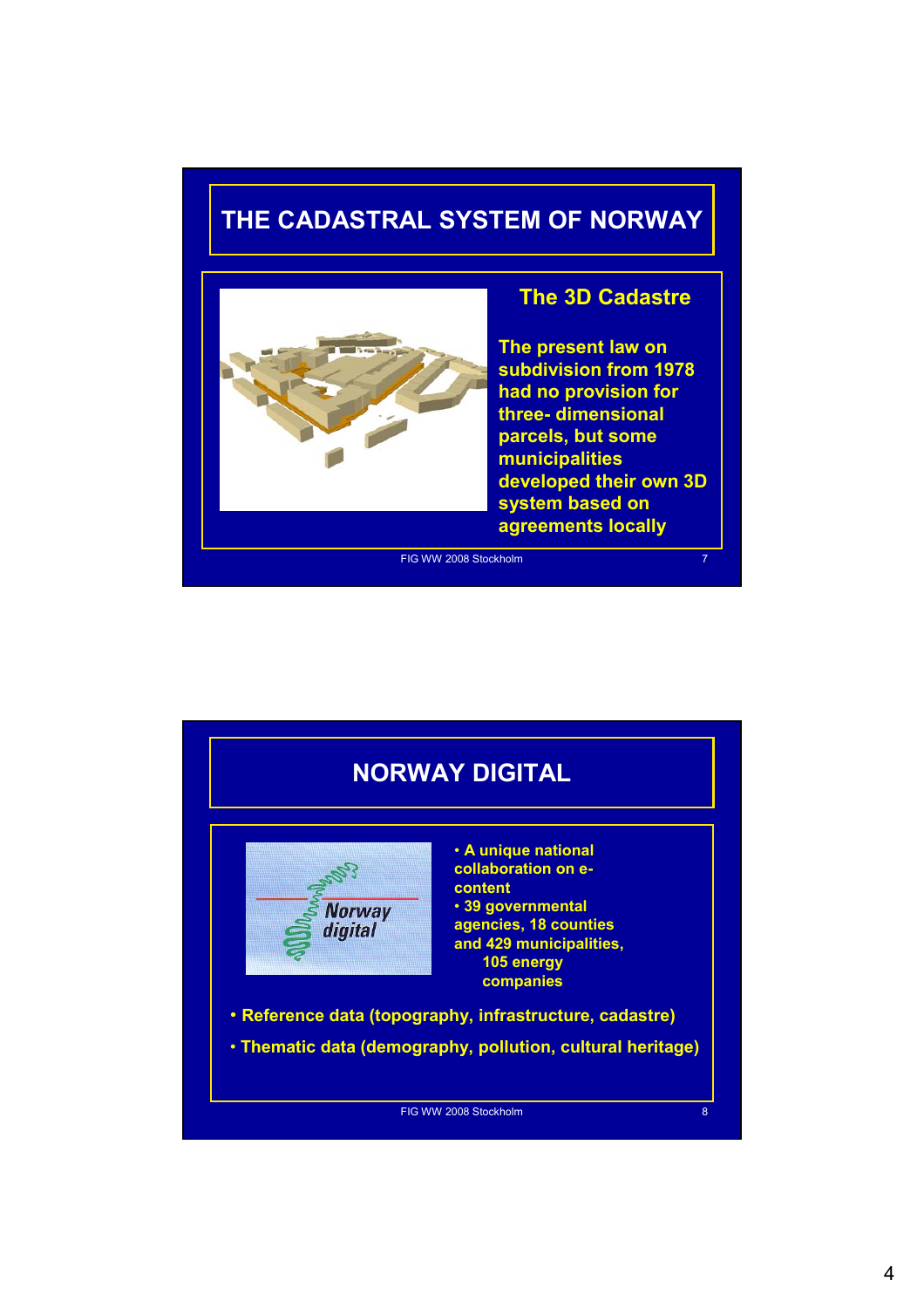#### **CADASTRAL LAW**

#### **New Law on the Cadastre**

- **A new law to replace The Subdivision Act has been in the making since 1998. It was approved by the Parliament in 2007, but the law will not be enacted before March 2009**
- **A few paragraphs was enacted in 2007 to enable the introduction of the cadastral system in the municipalities**

FIG WW 2008 Stockholm 9 and 9 and 9 and 9 and 9 and 9 and 9 and 9 and 9 and 9 and 9 and 9 and 9 and 9 and 9 and 9 and 9 and 9 and 9 and 9 and 9 and 9 and 9 and 9 and 9 and 9 and 9 and 9 and 9 and 9 and 9 and 9 and 9 and 9

## CADASTRAL SURVEYING **New housing complex with underground and development parking All cadastral surveying are carried out by municipal surveyors**

FIG WW 2008 Stockholm 10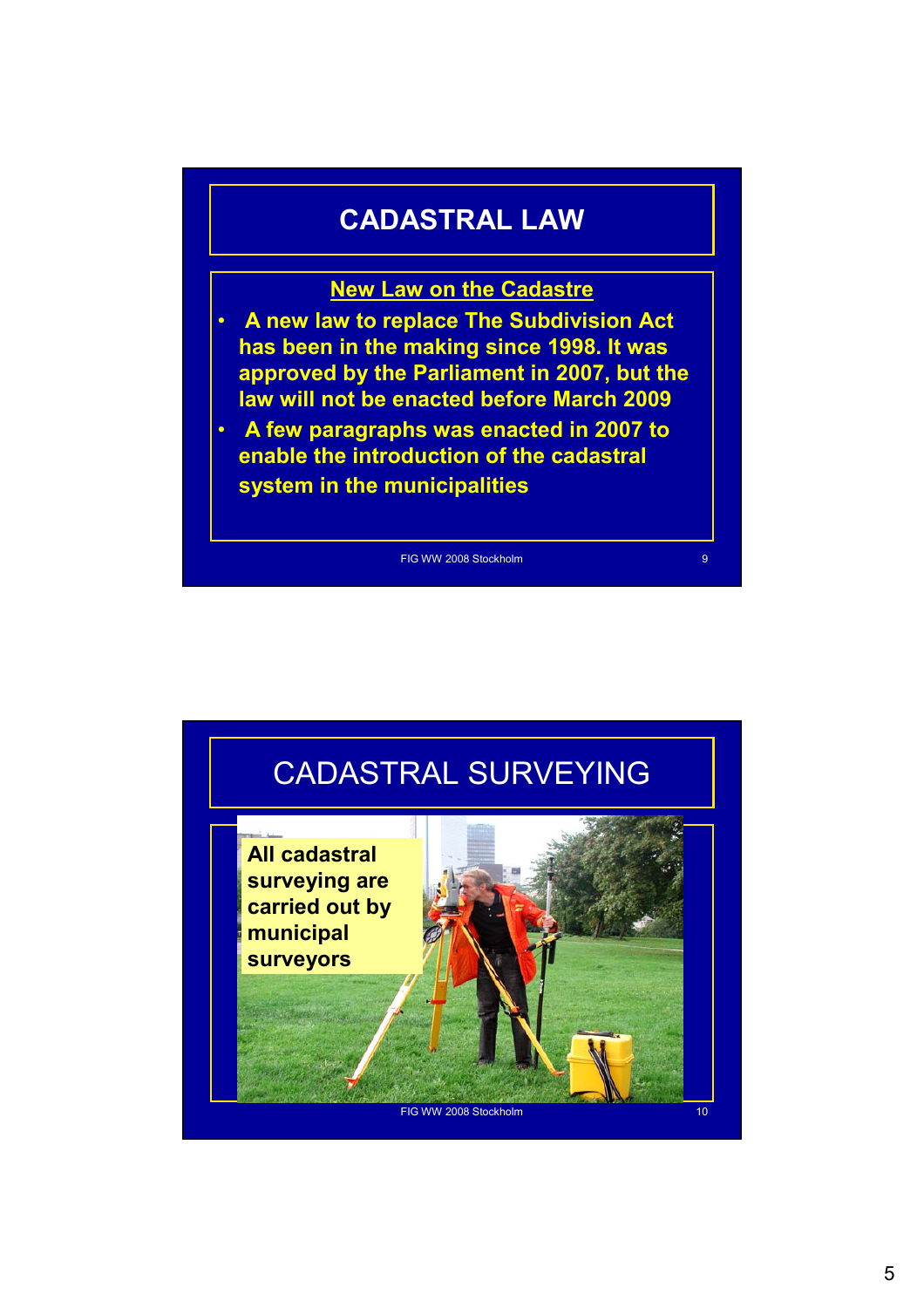

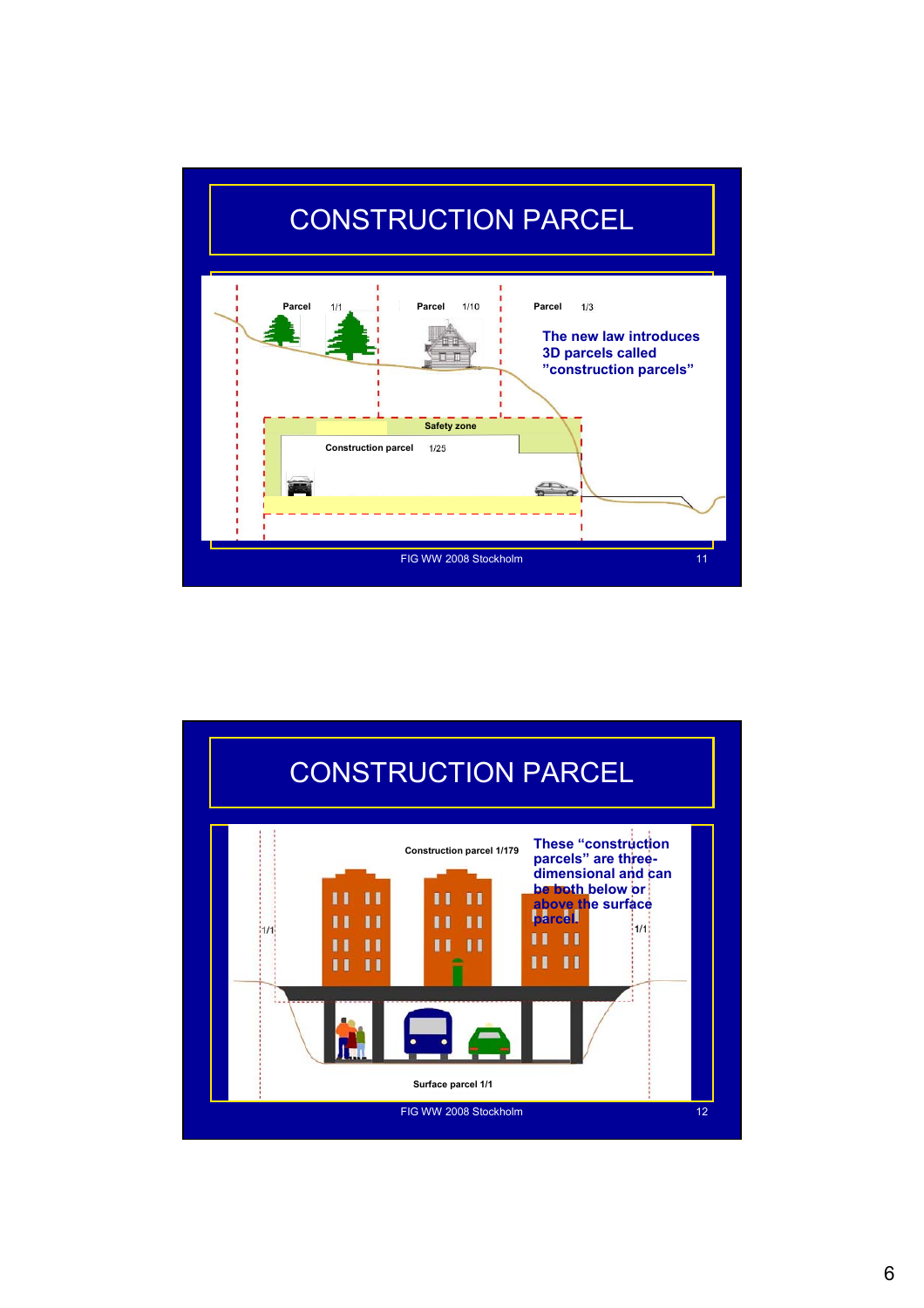

- **A central cadastral database with a corresponding digital cadastral map was introduced in November 2007.**
- **After a pilot phase involving 14 municipalities, about half of Norways 430 municipalities have been converted to the new system.**
- **If the schedule holds, the last municipality will be converted in February 2009.**



**THE NEW CADASTRAL SYSTEM** OKO42 MMX4 QR Map **Search window Object infoTable of results** Elerforhold Dtablert dato Utgått Areal(Oppgitt areal Arealisted Weeklide 14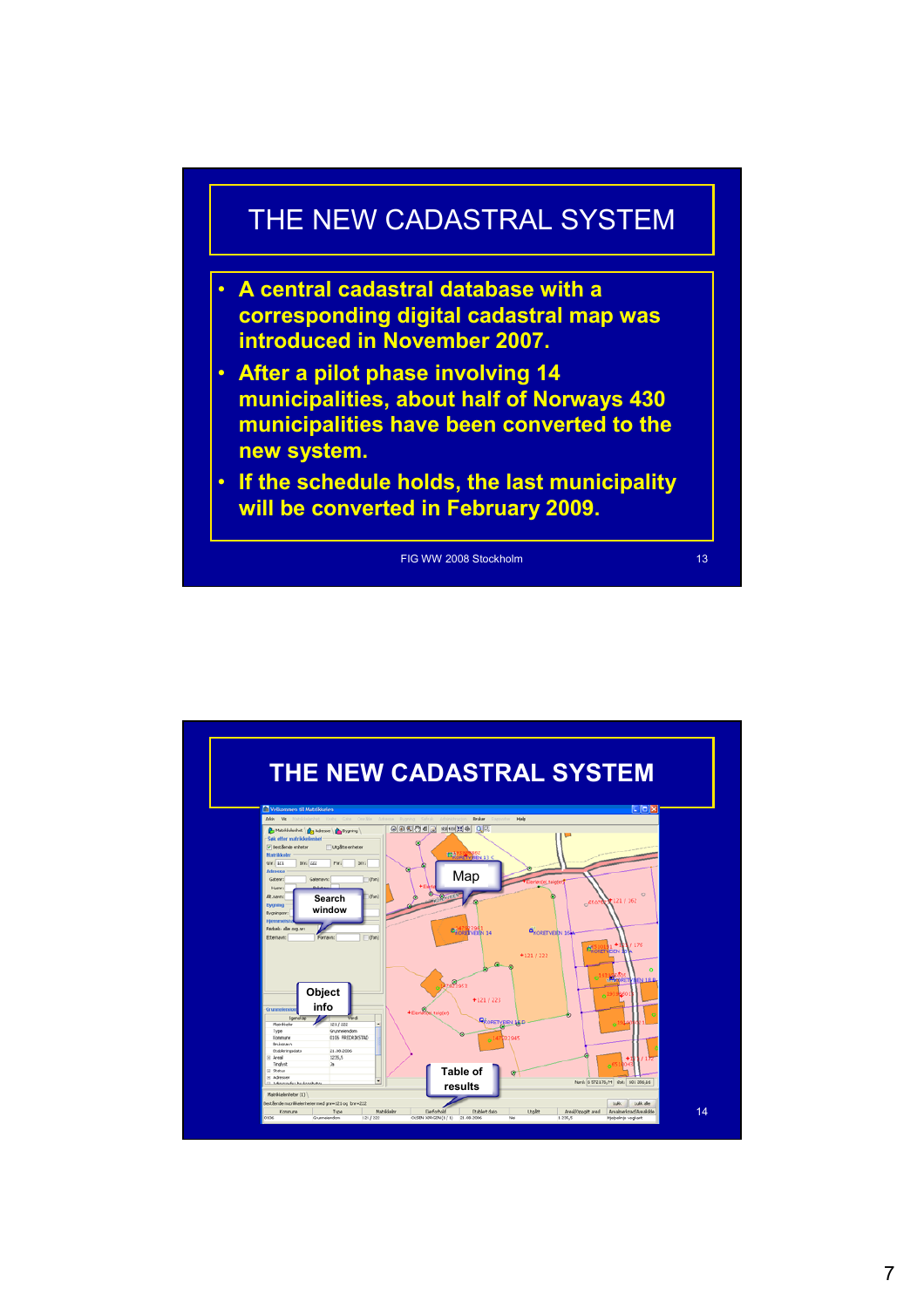